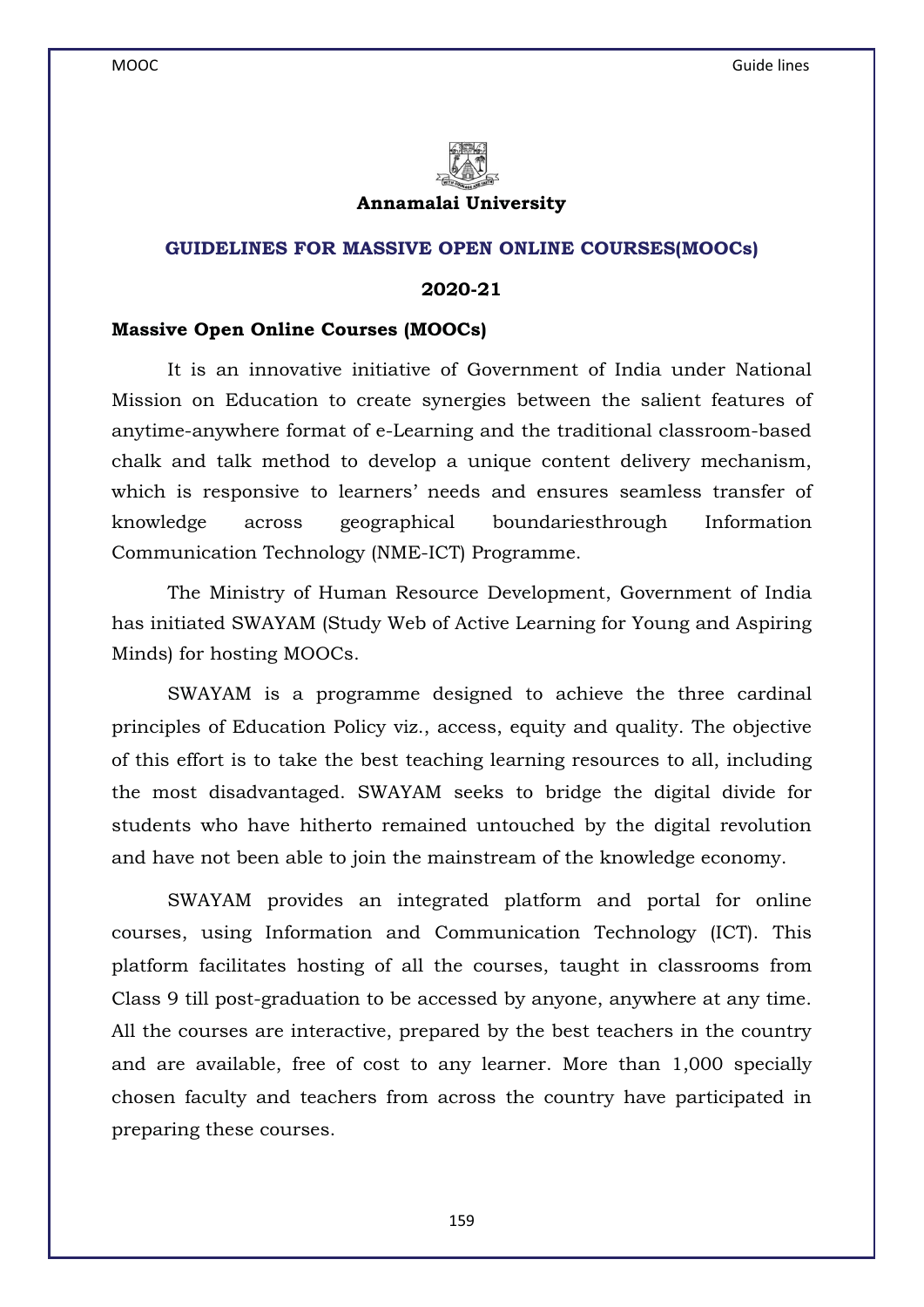The courses hosted on SWAYAM are in 4 quadrants – (1) video lecture, (2) specially prepared reading material that can be downloaded/printed (3) self-assessment tests through tests and quizzes and (4) an online discussion forum for clearing the doubts. Steps have been taken to enrich the learning experience by using audio-video and multi-media and state of the art pedagogy / technology.

 In order to ensure that best quality content is produced and delivered, nine National Coordinators have been appointed. They are:

**AICTE** (All India Council for Technical Education) for self-paced and international courses.

**NPTEL** (National Programme on Technology Enhanced Learning) for Engineering.

**UGC** (University Grants Commission) for non technical post-graduation education.

**CEC** (Consortium for Educational Communication) for under-graduate education.

**NCERT** (National Council of Educational Research and Training) for school education.

**NIOS** (National Institute of Open Schooling) for school education.

IGNOU (Indira Gandhi National Open University) for out-of-school students.

**IIMB** (Indian Institute of Management, Bangalore) for management studies.

**NITTTR** (National Institute of Technical Teachers Training and Research) for Teacher Training programme**.** 

 Courses delivered through SWAYAM are available free of cost to the learners, however learners wanting a SWAYAM certificate should register for the final proctored exams that come at a fee and attend in-person at designated centres on specified dates. Eligibility for the certificate will be announced on the course page and learners will get certificates only if this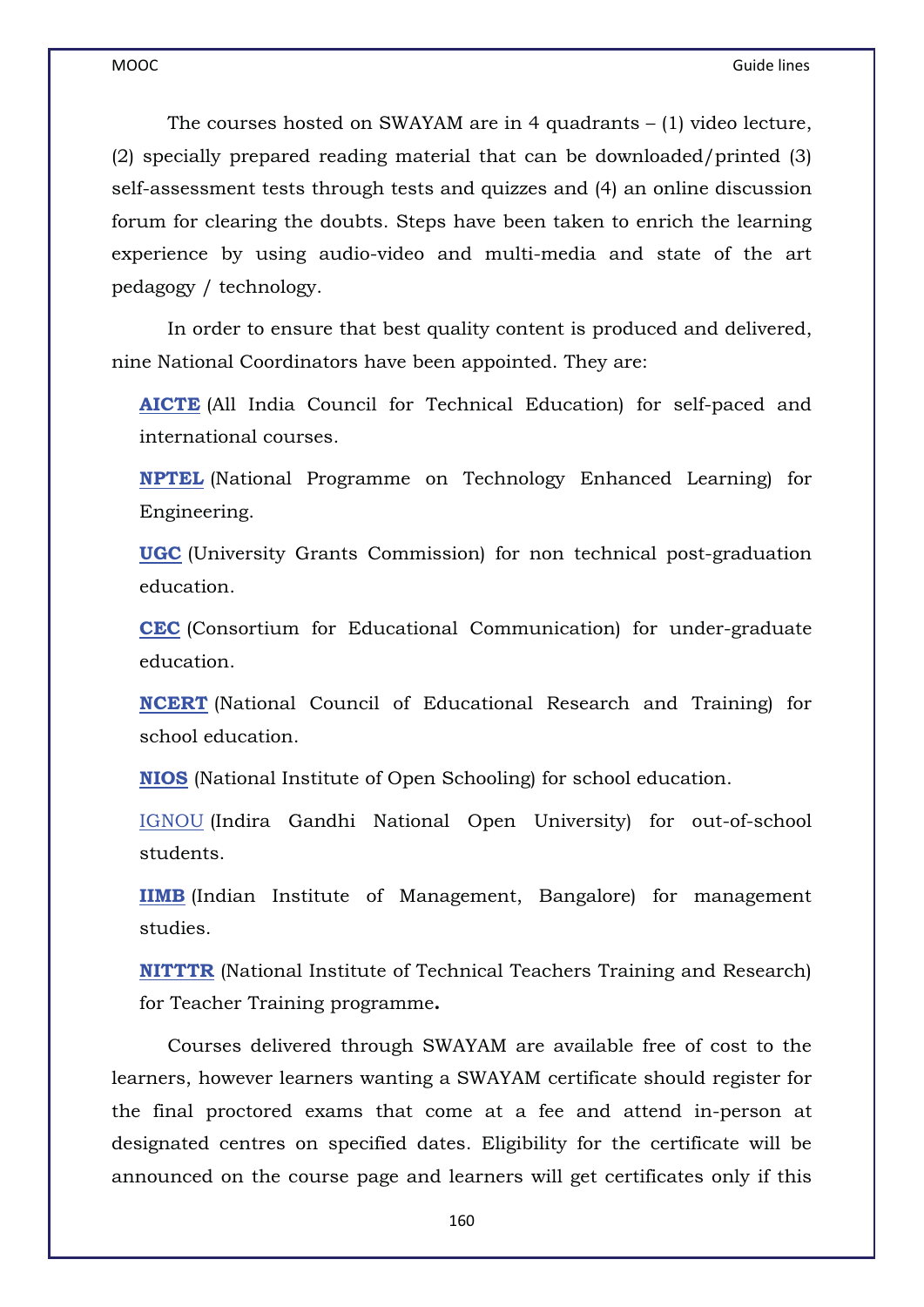criterion is matched. Universities/colleges approving credit transfer for these courses can use the marks/certificate obtained in these courses for the same.

# **Objectives**

- Anyone, anywhere, anytime learning
- Learning at no cost
- Equity in access to quality education
- Lifelong learninginstead of Learn, Earn and Retire

# **SWAYAM**–**Salient Features**

- 1. One-stop web and mobile based interactive e-content for all courses from High School to University level.
- 2. High quality learning experience using multimedia on anytime, anywhere basis.
- 3. State of the art system that allows easy access, monitoring and certification.
- 4. Peer group interaction and discussion forum to clarify doubts
- 5. Hybrid model of delivery that adds to the quality of classroom teaching.

# **'MOOCs' Structure**

 Massive Open Online Courses (MOOCs) are such online courses which are developed with the four Quadrant approach e-learning system that has the following components:

**Quadrant-I is e-Tutorial:** which shall contain: Video and Audio Content in an organised form, Animation, Simulations, video demonstrations, Virtual Labs, etc.

**Quadrant-II is e-Content:** which shall contain: PDF, Text, e-Books, illustrations, video demonstrations, documents and Interactive simulations wherever required.

**Quadrant-III is Web Resources:** which shall contain: Related Links, Wikipedia Development of Course, Open source Content on Internet, Case Studies, books including e-books, research papers & journals,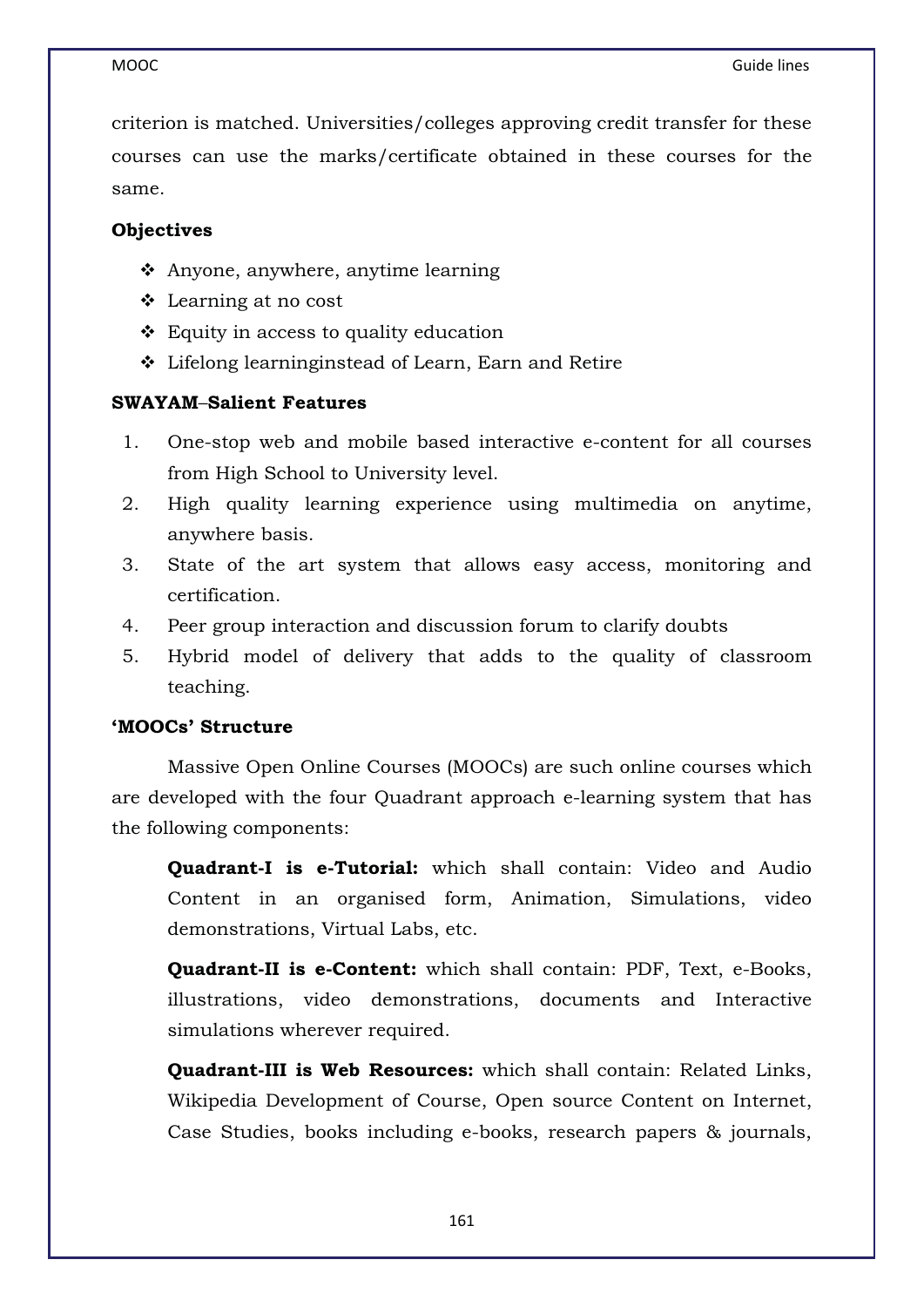Anecdotal information, Historical development of the subject, Articles, etc.

**Quadrant-IV is Self-Assessment:** which shall contain: Problems and Solutions, which could be in the form of Multiple Choice Questions, Fill in the blanks, Matching Questions, Short Answer Questions, Long Answer Questions, Quizzes, Assignments and solutions, Discussion forum topics and setting up the FAQs, Clarifications on general misconceptions.

# **Uses of SWAYAM-MOOCs**

- Changing role of Teacher –Facilitator
- \* SWAYAM courses as substitute for some Regular classroom courses
- Use SWAYAM courses for extra credits
- Use SWAYAM courses in Blended mode
- The faculty could blend the SWAYAM course with the classroom course
- Courses on SWAYAM are permitted for credit transfer

# **University Guide lines on MOOCs**

 UGC and AICTE have issued Regulations, 2016 (Credit Framework for Online Learning Courses through SWAYAM), to allow credit transfer up to 20% on the basis of MOOCs on SWAYAM.

 In compliance to the directives of MHRD and UGC, the Syndicate of Annamalai University, on the recommendation of Academic Council, has approved on 28.12.2017, the incorporation of MOOCs offered by the SWAYAM portal up to 20% of total credits for all the programmes. In addition, a resolution for exemption from an elective subject in the regular curriculum if a student earns credits through MOOCs, has been approved by the Syndicate on 10.5.2019.

 The departmental SWAYAM Mentors shall have the responsibility for spreading the awareness of SWAYAM portal and the different courses available, free for enrolment, to every student in the department. Students shall be encouraged to take up MOOC of their choice to equip themselves with recent knowledge and skills.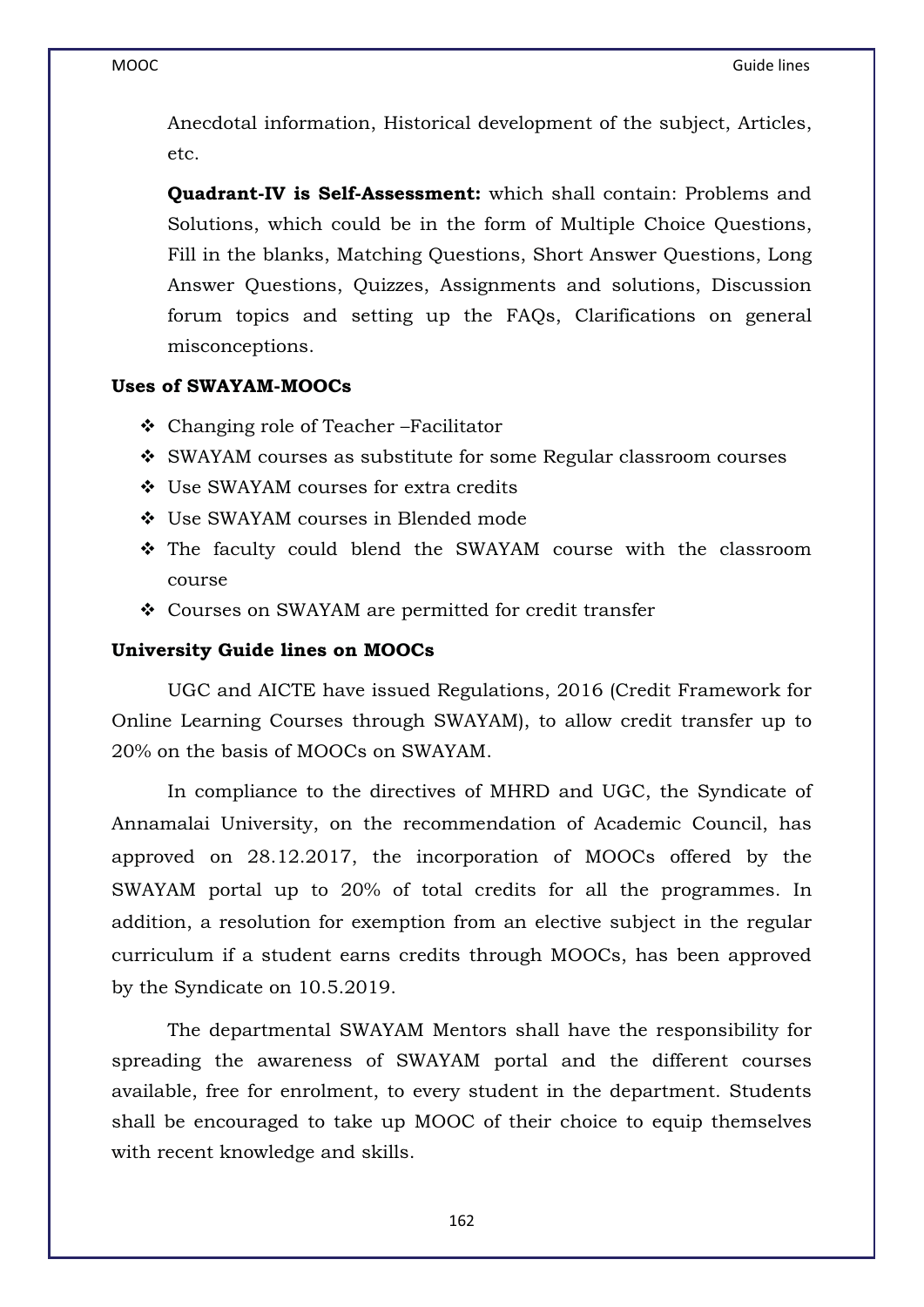Every Mentor shall identify interested students and assist them to enroll for a MOOC course before the due date. The Mentors shall disseminate the information that every student opting for a course available on SWAYAM platform will have to pay a nominal fee to SWAYAM towards registering for the course to obtain a certificate for successful completion of the course and to earn credits. Course Coordinators/facilitators may be assigned by the Heads of Department to guide the students throughout a selected course and to facilitate practical sessions and examinations.

 A student who earns 3 or more credits in a MOOC course through SWAYAM portal shall be exempted from an Elective Course of his/her programme in a subsequent semester.

 A student shall also be permitted to undergo one/two credit MOOC courses through SWAYAM portal and the credits earned shall be over and above the total credit requirements prescribed in the Curriculum for the award of the Degree.

 However, for getting waiver of an elective course, the MOOC course chosen by a student should not have similar or overlapping contents vis-avis the courses offered by the respective BoS.

 The Evaluation of the students registered for a MOOC course shall be by the Host Institution and the Principal Investigator offering a MOOC course as per the parameters laid down by the UGC/AICTE (Credit Framework for Online Learning Courses through SWAYAM) Regulation, 2016.

 Students seeking credit transfer should submit the details **(ANNEXURE – V)**, through proper channel, regarding online courses taken up by them along with the Certificate issued by the host institution to the Controller of Examinations and Directorate of Academic Affairs one month before the commencement of End Semester Examination.The Controller of Examination, while awarding credit to the courses successfully completed by the students under SWAYAM portal, shall adopt the following conversion. This shall be followed in all Faculties.